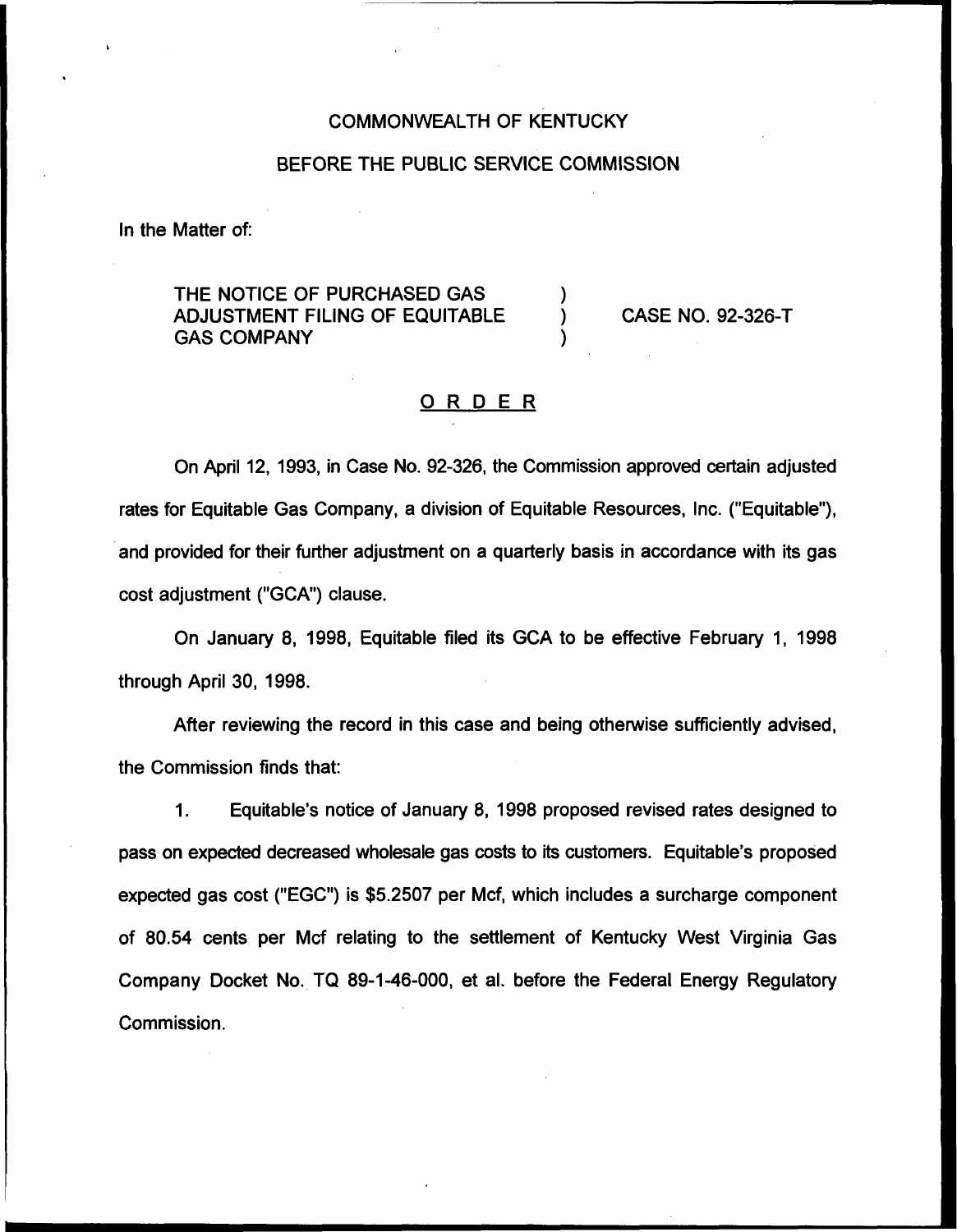2. Equitable's notice of January 8, 1998 set out a current quarter actual adjustment ("AA") of 1.26 cents per Mcf to collect under-recovered gas cost from July, August, and September 1997. Equitable's total AA of 45.22 cents per Mcf reflects the current under-recovery as well as over- and under-recoveries from previous quarters.

3. Equitable's notice set out a current quarter balancing adjustment ("BA") of (2.12) cents per Mcf. Equitable's total BA is (2.89) cents per Mcf.

4. These adjustments produce a revised gas cost recovery ("GCR") rate of \$5.6740 per Mcf, .88 cent per Mcf more than its prior GCR rate.

5. The rate adjustment in the Appendix to this Order is fair, just, and reasonable, in the public interest, and should be effective for final meter readings on and after February 7, 1998. Equitable did not give the 30 days notice required for rates to be effective February 1, 1998.

IT IS THEREFORE ORDERED that:

The rates in the Appendix to this Order are fair, just, and reasonable and  $\mathbf 1$ . are effective for final meter readings on and after February 7, 1998.

2. Within 30 days of the date of this Order, Equitable shall file with this Commission its revised tariffs setting out the rates authorized herein.

 $-2-$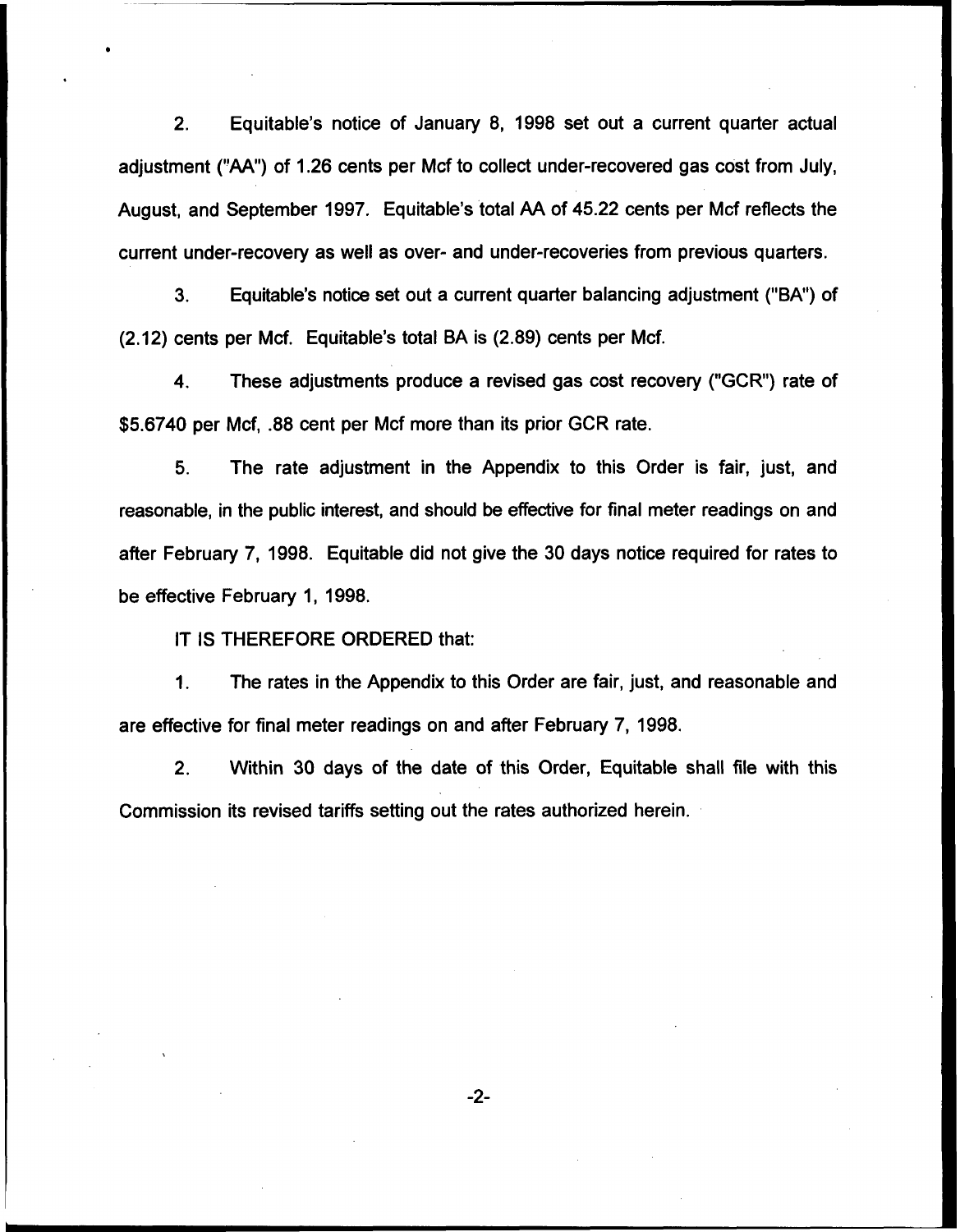Done at Frankfort, Kentucky, this 11th day of February, 1998.

# PUBLIC SERVICE COMMISSION

e ffm  $\overline{\overline{\text{Chair}}}$ 

Vice Chairman

Commissioner

## ATTEST:

Executive Director